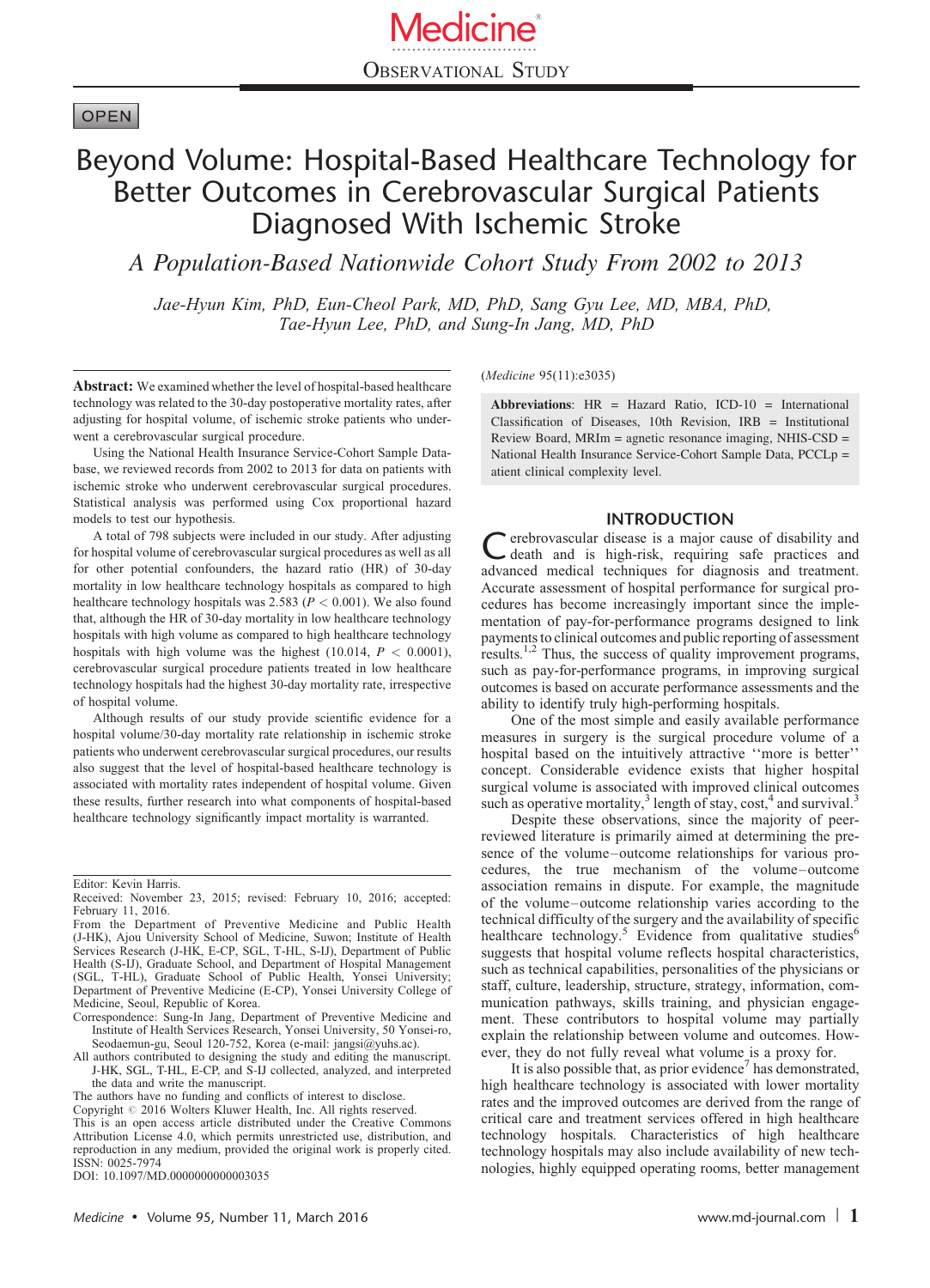of health resources, well selected care teams, advanced training programs, multidisciplinary discussions, improved decision making and care, use of standardized management protocols, and appropriate mechanisms to improve treatment that may affect postoperative outcomes[.8–10](#page-8-0)

As a result, the use of surgical volume as a meaningful quality indicator and predictor for outcomes in hospital care is questionable. High healthcare technology may be a better surrogate for hospital healthcare quality. A variety of models for measuring hospital-based healthcare technology have been proposed,<sup>[11,12](#page-9-0)</sup> although the accuracy of these models in predicting outcomes is still unclear. However, practical application of these models is limited because of their complexity. A simple and intuitive method to capture hospital-based healthcare technology and to understand what can serve as a proxy for healthcare quality is desired. Thus, based on recently published novel but simple and intuitive methods $13$  and using current nationwide cohort data from 2002 to 2013, we investigated whether the level of hospital-based healthcare technology was related to 30-day, postoperative mortality rates in ischemic stroke patients who underwent cerebrovascular-related surgery after adjusting for hospital procedure volume.

## METHODS

## Data Sources and Study Design

This study used the National Health Insurance Service-Cohort Sample Data (NHIS-CSD) from 2002 to 2013, which were released by the Korean National Health Insurance Service. Initial cohort members were selected by stratified random sampling using a systematic method to generate a representative sample of the 46,605,433 Korean residents recorded in 2002. Those individuals were followed through 2013. The number of initial cohort members was 1,025,340, approximately 2.2% of the Korean population in 2002.

The healthcare utilization claims data include information on prescription drugs, medical procedures, diagnostic codes based on the International Classification of Diseases, 10th Revision (ICD-10), and healthcare costs. If a member was censored due to death or emigration, a new member was recruited among newborns of the same calendar birth year of the censored member.

We analyzed a unique database of representative individuals who had an ischemic stroke and underwent a cerebrovascular-related surgical procedure. To select our study participants from the NHIS-CSD, we used the ICD-10 code with I63.0 to I63.9 for main diagnosis and further limited the search to include only patients who had a cerebrovascularrelated surgical procedure, such as craniotomy for evacuation of a hematoma or craniotomy or craniectomy for decompression. We linked each ischemic stroke patient using a license number to a separate hospital licensure database that included the calendar years. Linking the selected patients to the hospital allowed us to study the association of hospital-based healthcare technology and outcomes during the 12-year follow-up period.

This study was approved by the Institutional Review Board of Yonsei University Graduate School of Public Health (2- 1040939-AB-N-01-2016-104).

# Study Variables

### Independent Variables

For each hospital, the volume of patients undergoing cerebrovascular surgery per year was ranked from low to high using the Rank function provided in SAS software (SAS Institute Inc., Cary, NC; for use in Model 1). We also measured levels of hospital-based healthcare technology implementation based on a range of diagnostic codes for ischemic stroke (ICD-10 codes) recorded over the study period; levels of hospital-based healthcare technology were also ranked from low to high using the SAS Rank function (for use in Model 2). In Models 1 and 2, the volumes of cerebrovascular-related surgical patients and the levels of hospitalbased healthcare technology were categorized as low, medium, and high to assess their respective effects on 30-day allcause mortality. Finally, 9 additional groups (listed in [Table 1](#page-2-0)) were devised to assess the combined effects of healthcare technology and volume of cerebrovascular surgeries on 30 day all-cause mortality (Model 3).

### Dependent Variables

In this study, the primary end point was 30-day, all-cause mortality after the cerebrovascular-related surgical procedure.

#### Control Variables

Individual characteristics, such as age, sex, and residential region, and hospital characteristics, including hospital type, organization type, region, number of beds, number of doctors, and magnetic resonance imaging (MRI) capabilities, were included as variables that could affect the mortality in the analysis. All covariates were categorical. To adjust for each patient's clinical severity, patient clinical complexity level (PCCL), inpatient type, diagnosis code, and type of procedure were also included in individual characteristics analyzed. Age groups were divided into 5 categories:  $\leq$ 39, 40 to 49, 50 to 59, 60 to 69, and  $\geq$ 70. Patient residential regions and hospital regions were categorized as metropolitan (Seoul), urban (Daejeon, Daegu, Busan, Incheon, Kwangju, or Ulsan), or rural (not classified as a metropolitan or urban).

#### Statistical Analysis

The primary analysis was based on Cox proportional hazard models. Survival time was defined as the time between 30 days following the cerebrovascular surgical procedure and the date of death. The Kaplan–Meier method was used to plot crude survival curves according to time following cerebrovascular surgical procedure. We plotted a survival curve for mortality and a cumulative curve for 30-day mortality. Considering that critical illness has an effect on outcomes, the Cox proportional hazard model, which is the most frequently used model, might be accurate because it relies on the assumption that the prognostic factors have constant hazard ratios (HRs) over time. For all analyses, the criterion for significance was  $P \leq 0.05$ , 2-tailed. All analyses were conducted using the SAS statistical software package, version 9.4 (SAS Institute Inc.).

## RESULTS

#### Prevalence of 30-Day, All-Cause Morality

In the 798 research subjects included in our study, the prevalence of 30-day mortality was 10.03% (80 participants; [Table 1](#page-2-0)). Of the total sample, 13.5% of patients with 30-day mortality were treated in low healthcare technology hospitals per year, and 12.0% of patients with 30-day mortality were treated in hospitals with low volume of cerebrovascular surgical procedures per year [\(Table 1](#page-2-0) and [Figures 1–3](#page-3-0)).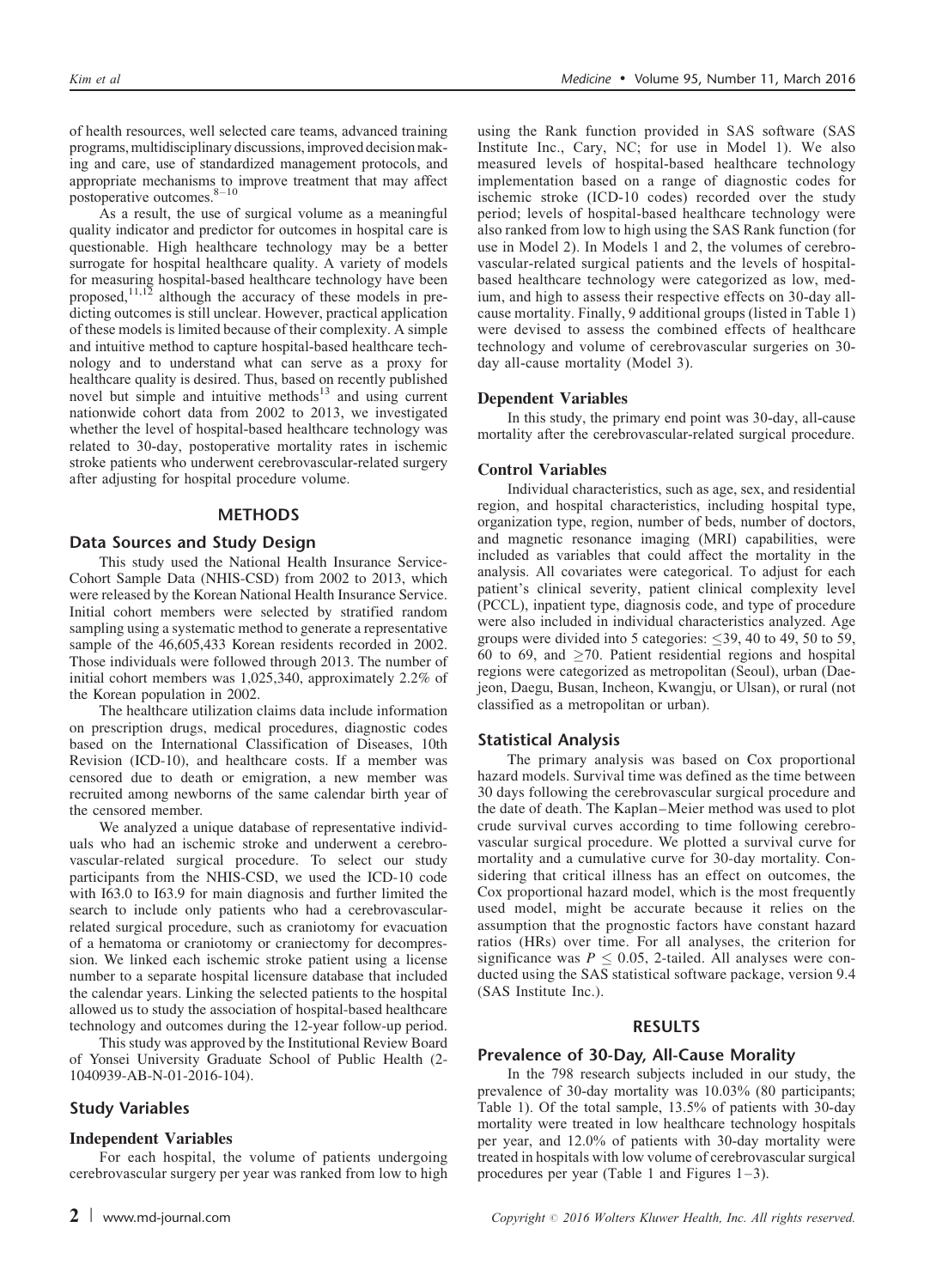<span id="page-2-0"></span>

|                                                  |           | <b>Total</b> | 30-d, All-Cause Mortality |      |              |      |          |
|--------------------------------------------------|-----------|--------------|---------------------------|------|--------------|------|----------|
|                                                  | ${\bf N}$ | $\%$         | <b>Alive</b>              | $\%$ | <b>Dead</b>  | $\%$ | P Value  |
| Hospital-based healthcare technology             |           |              |                           |      |              |      | 0.335    |
| Low                                              | 119       | 14.9         | 103                       | 86.6 | 16           | 13.5 |          |
| Middle                                           | 241       | 30.2         | 216                       | 89.6 | 25           | 10.4 |          |
| High                                             | 438       | 54.9         | 399                       | 91.1 | 39           | 8.9  |          |
| Hospital volume of cerebrovascular surgery       |           |              |                           |      |              |      | 0.195    |
| Low                                              | 276       | 34.6         | 243                       | 88.0 | 33           | 12.0 |          |
| Middle                                           | 264       | 33.1         | 236                       | 89.4 | 28           | 10.6 |          |
| High                                             | 258       | 32.3         | 239                       | 92.6 | 19           | 7.4  |          |
| Hospital-based healthcare technology-hospital    |           |              |                           |      |              |      | 0.014    |
| volume of cerebrovascular surgery                |           |              |                           |      |              |      |          |
| $Low$ -low                                       | 64        | 8.0          | 56                        | 87.5 | 8            | 12.5 |          |
| Low-middle                                       | 42        | 5.3          | 39                        | 92.9 | 3            | 7.1  |          |
| Low-high                                         | 13        | 1.6          | 8                         | 61.5 | 5            | 38.5 |          |
| Middle-low                                       | 117       | 14.7         | 102                       | 87.2 | 15           | 12.8 |          |
| Middle-middle                                    | 71        | 8.9          | 64                        | 90.1 | 7            | 9.9  |          |
| Middle-high                                      | 53        | 6.6          | 50                        | 94.3 | 3            | 5.7  |          |
| High-low                                         | 95        | 11.9         | 85                        | 89.5 | 10           | 10.5 |          |
| High-middle                                      | 151       | 18.9         | 133                       | 88.1 | 18           | 11.9 |          |
| High-high                                        | 192       | 24.1         | 181                       | 94.3 | 11           | 5.7  |          |
| Individual                                       |           |              |                           |      |              |      |          |
| Sex                                              |           |              |                           |      |              |      | 0.036    |
| Male                                             | 476       | 59.7         | 437                       | 91.8 | 39           | 8.2  |          |
| Female                                           | 322       | 40.4         | 281                       | 87.3 | 41           | 12.7 |          |
| Age                                              |           |              |                           |      |              |      | 0.021    |
| $<$ 39                                           | 41        | 5.1          | 40                        | 97.6 | 1            | 2.4  |          |
| $40 - 49$                                        | 43        | 5.4          | 34                        | 79.1 | 9            | 20.9 |          |
| $50 - 59$                                        | 115       | 14.4         | 109                       | 94.8 | 6            | 5.2  |          |
| $60 - 69$                                        | 231       | 29.0         | 206                       | 89.2 | 25           | 10.8 |          |
| >70                                              | 368       | 46.1         | 329                       | 89.4 | 39           | 10.6 |          |
| Residential region                               |           |              |                           |      |              |      | 0.256    |
| Metropolitan                                     | 154       | 19.3         | 144                       | 93.5 | 10           | 6.5  |          |
| Urban                                            | 203       | 25.4         | 182                       | 89.7 | 21           | 10.3 |          |
| Rural                                            | 441       | 55.3         | 392                       | 88.9 | 49           | 11.1 |          |
| $\ensuremath{\textit{PCCL}}$                     |           |              |                           |      |              |      | 0.434    |
| $\boldsymbol{0}$                                 | 229       | 28.7         | 211                       | 92.1 | 18           | 7.9  |          |
| 1                                                | 174       | 21.8         | 155                       | 89.1 | 19           | 10.9 |          |
| >2                                               | 395       | 49.5         | 352                       | 89.1 | 43           | 10.9 |          |
| Inpatient type                                   |           |              |                           |      |              |      | 0.152    |
| Emergency room                                   | 500       | 62.7         | 444                       | 88.8 | 56           | 11.2 |          |
| Outpatient department                            | 298       | 37.3         | 274                       | 92.0 | 24           | 8.1  |          |
| Type of procedure                                |           |              |                           |      |              |      | < 0.0001 |
| Craniotomy for evacuation of hematoma            | 40        | 5.0          | 35                        | 87.5 | 5            | 12.5 |          |
| Percutaneous transluminal angioplasty (cerebral) | 46        | 5.8          | 45                        | 97.8 | $\mathbf{1}$ | 2.2  |          |
| Percutaneous intravascular installation of       | 209       | 26.2         | 199                       | 95.2 | 10           | 4.8  |          |
| metallic stent (cerebral)                        |           |              |                           |      |              |      |          |
| Thrombolytic treatment (cerebral)                | 285       | 35.7         | 251                       | 88.1 | 34           | 11.9 |          |
| Embolization (cerebral)                          | 12        | 1.5          | 10                        | 83.3 | 2            | 16.7 |          |
| Craniotomy or craniectomy for decompression      | 111       | 13.9         | 85                        | 76.6 | 26           | 23.4 |          |
| Others $*$                                       | 95        | 11.9         | 93                        | 97.9 | 2            | 2.1  |          |
| Hospital                                         |           |              |                           |      |              |      |          |
| Type                                             |           |              |                           |      |              |      | 0.293    |
| General hospital                                 | 722       | 90.5         | 647                       | 89.6 | 75           | 10.4 |          |
| Hospital                                         | 76        | 9.5          | 71                        | 93.4 | 5            | 6.6  |          |
| Organization type                                |           |              |                           |      |              |      | 0.565    |
| Public                                           | 17        | 2.1          | 16                        | 94.1 | -1           | 5.9  |          |
| Private                                          | 781       | 97.9         | 702                       | 89.9 | 79           | 10.1 |          |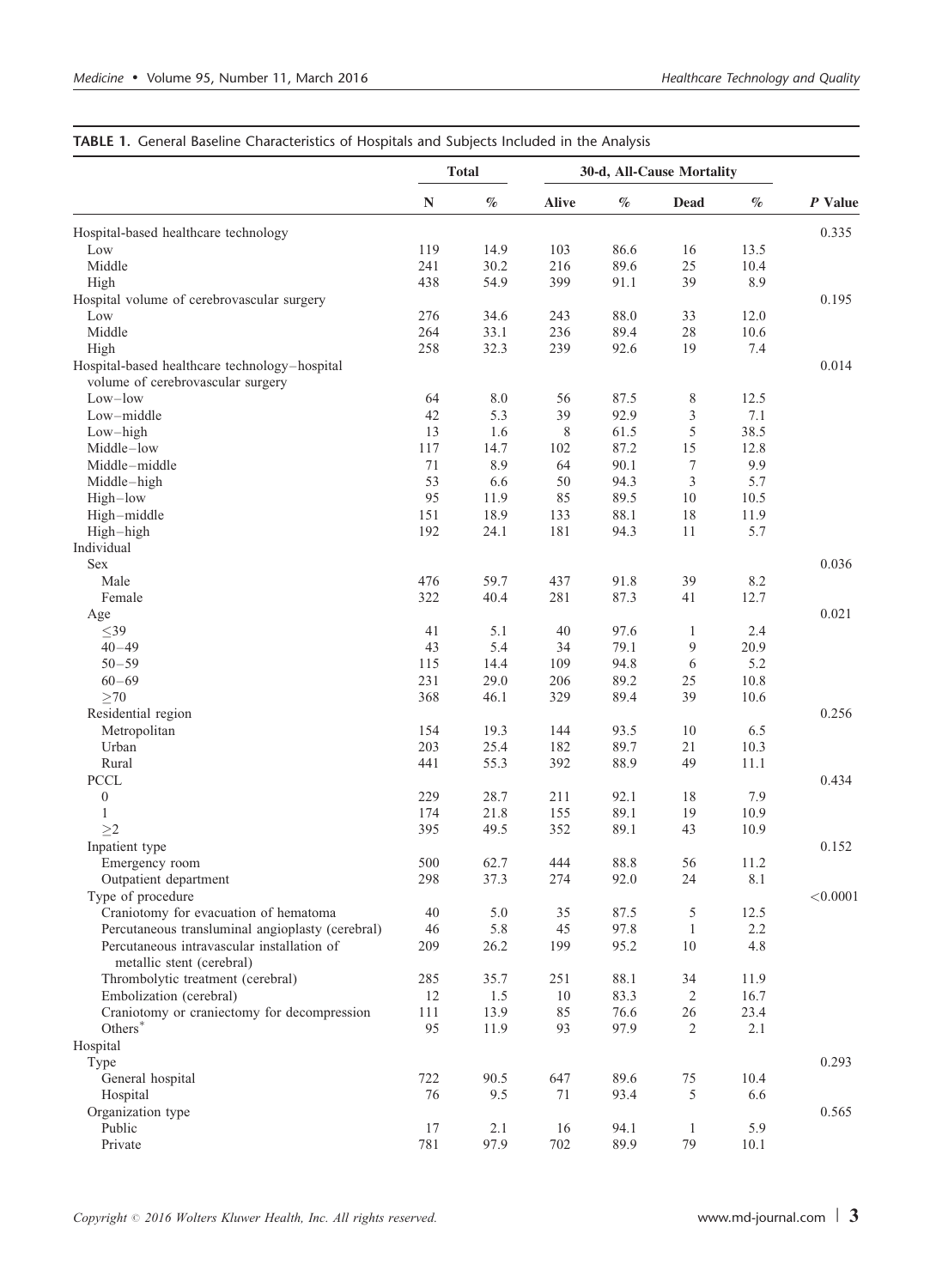|              |           | <b>Total</b> |              | 30-d, All-Cause Mortality |             |       |         |  |
|--------------|-----------|--------------|--------------|---------------------------|-------------|-------|---------|--|
|              | ${\bf N}$ | $\%$         | <b>Alive</b> | $\%$                      | <b>Dead</b> | $\%$  | P Value |  |
| Region       |           |              |              |                           |             |       | 0.114   |  |
| Metropolitan | 206       | 25.8         | 193          | 93.7                      | 13          | 6.3   |         |  |
| Urban        | 284       | 35.6         | 253          | 89.1                      | 31          | 10.9  |         |  |
| Rural        | 308       | 38.6         | 272          | 88.3                      | 36          | 11.7  |         |  |
| <b>Beds</b>  |           |              |              |                           |             |       | 0.988   |  |
| $<$ 499      | 154       | 19.3         | 139          | 90.3                      | 15          | 9.7   |         |  |
| $500 - 699$  | 102       | 12.8         | 92           | 90.2                      | 10          | 9.8   |         |  |
| $700 - 899$  | 100       | 12.5         | 89           | 89.0                      | 11          | 11.0  |         |  |
| >900         | 442       | 55.4         | 398          | 90.1                      | 44          | 10.0  |         |  |
| Doctors      |           |              |              |                           |             |       | 0.667   |  |
| $\leq 99$    | 205       | 25.7         | 185          | 90.2                      | 20          | 9.8   |         |  |
| $100 - 199$  | 98        | 12.3         | 90           | 91.8                      | 8           | 8.2   |         |  |
| $200 - 299$  | 133       | 16.7         | 116          | 87.2                      | 17          | 12.8  |         |  |
| >300         | 362       | 45.4         | 327          | 90.3                      | 35          | 9.7   |         |  |
| <b>MRI</b>   |           |              |              |                           |             |       | 0.553   |  |
| No           | 41        | 5.1          | 38           | 92.7                      | 3           | 7.3   |         |  |
| Yes          | 757       | 94.9         | 680          | 89.8                      | 77          | 10.2  |         |  |
| Total        | 798       | 100.0        | 718          | 90.0                      | 80          | 10.03 |         |  |

<span id="page-3-0"></span>TABLE 1. (Continued)

MRI = magnetic resonance imaging, PCCL = patient clinical complexity level.<br>\* Operation of cerebral arteriovenous malformation, operation of skull base, carotid artery ligation, endoscopic brain surgery.

# Association Between Hospital-Based Healthcare Technology and 30-Day Mortality

[Table 2](#page-5-0) shows the risk analysis with adjustments for age, sex, residential region, PCCL, inpatient type, type of surgery, hospital type, organization type, hospital region, number of beds, number of doctors, and MRI capability. After adjusting for all of these confounders, the HR of 30-day mortality in hospitals with low volume (Model 1) was 1.700 ( $P = 0.043$ ) compared to that in hospitals with high volume. After adjusting for hospital volume of cerebrovascular surgical procedures as well as the other confounders, the HR of 30-day mortality in low healthcare technology hospitals (Model 2) was 2.583 ( $P = 0.001$ ) compared to that in hospitals with high healthcare technology. Model 3 examined the combined effects of hospital-based healthcare technology and hospital volume of cerebrovascular surgical procedures as well as the confounders. The HR of 30 day mortality in low healthcare technology hospitals with low volume (low–low) was 3.644 ( $P = 0.004$ ) compared to that in hospitals with high healthcare technology and high volume (high–high; [Figure 4\)](#page-6-0). Interestingly, the HR of 30-day mortality in low healthcare technology hospitals with high volume (low– high) as compared to high healthcare technology hospitals with high volume (high–high) was the highest (HR: 10.014,  $P \leq$ 0.0001).

Overall, we found that greater implementation of healthcare technology, regardless of the volume of



FIGURE 1. Hospital-based healthcare technology and 30-d, all-cause mortality.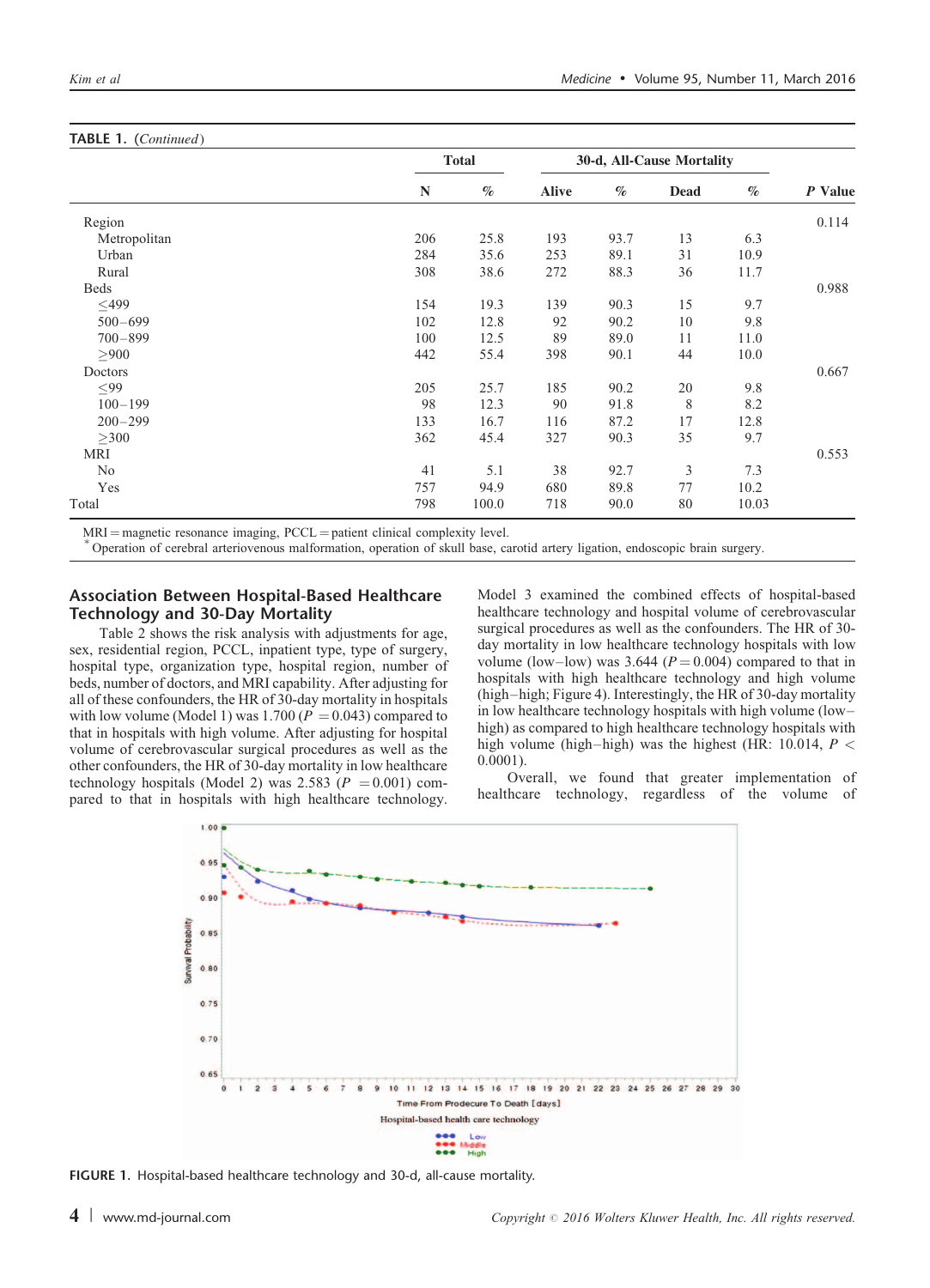

FIGURE 2. Hospital volume of cerebrovascular surgery and 30-d, all-cause mortality.

cerebrovascular-related surgical procedures performed, had a marked effect on 30-day mortality rate. The HR of 30-day mortality was the highest for low–high hospitals, while high–high hospitals showed the lowest 30-day mortality rate.

[Table 3](#page-7-0) comprises results from subgroup analysis of patients who underwent cerebrovascular-related procedures and were admitted through the emergency room, after adjusting for confounders. The subgroups analysis results seemed to show a stronger relationship between hospital-based healthcare technology and volume of cerebrovascular-related surgeries. Nevertheless, the results showed a similar trend comparable to the results for all cerebrovascular-related procedures ([Figure 5\)](#page-7-0).

#### **DISCUSSION**

In this study, our primary purpose was to investigate whether hospital-based healthcare technology was responsible for the observed volume–outcome relationship by examining 30-day postoperative mortality rates after adjusting for hospital volume of cerebrovascular-related surgical procedures as well as other covariates in longitudinal models using nationally representative cohort data from 2002 to 2013 in South Korea. The major findings of our study are as follows: hospital-based healthcare technology has a substantial effect on 30-day postoperative mortality among patients diagnosed with ischemic stroke who underwent a surgical procedure (Model 2), although hospital volume of cerebrovascular surgical procedure is also related to 30-day postoperative mortality (Model 1). That is, increased healthcare technology was associated with significantly lower mortality rates, independent of the hospital volume of cerebrovascular surgical procedures. Even after adjusting for the comprehensive array of hospital characteristics such as hospital type, number of beds, number of doctors, etc., mortality



FIGURE 3. Combined variable analysis between hospital-based healthcare technology and hospital volume of cerebrovascular surgery and 30-d, all-cause mortality.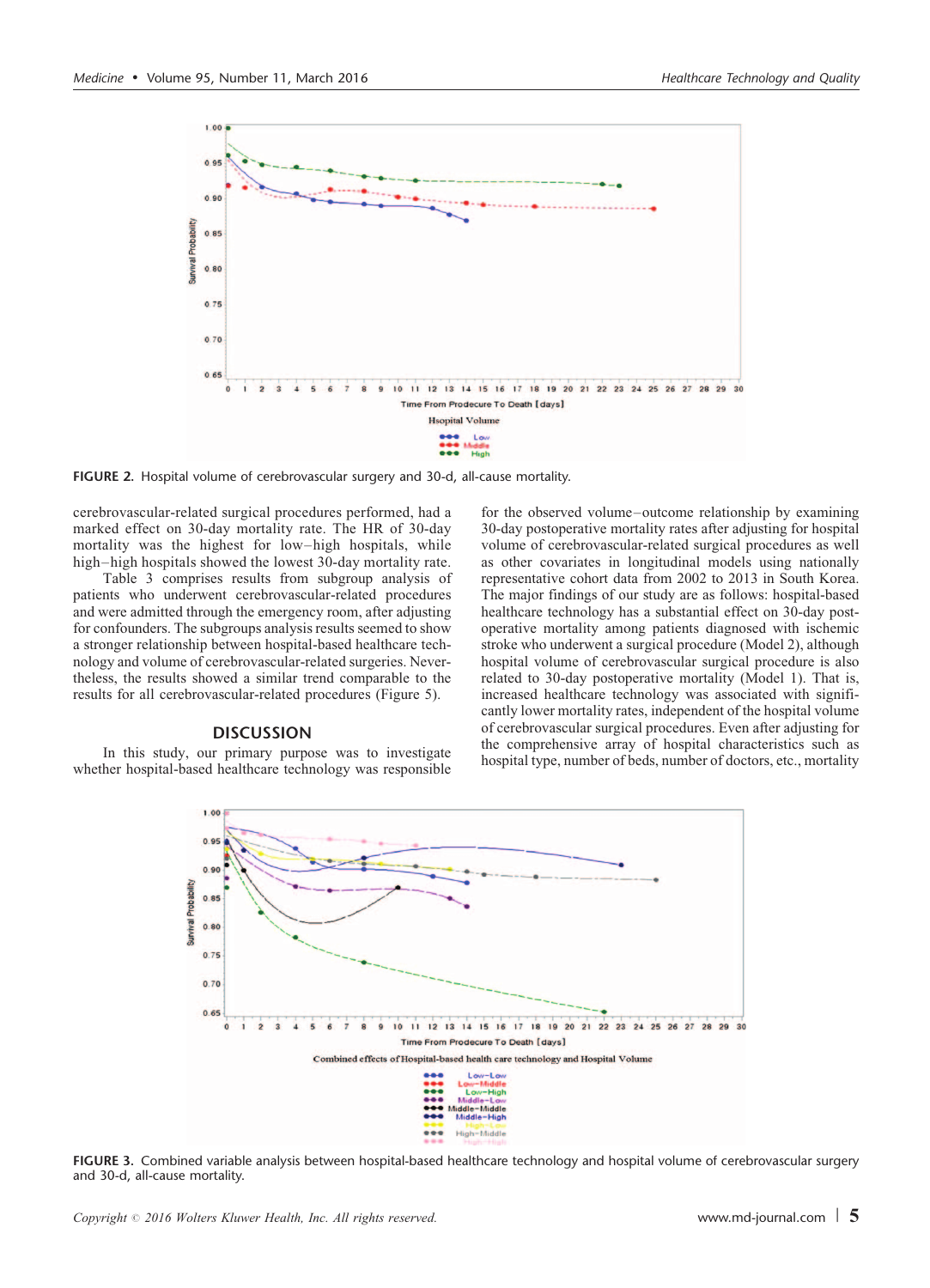|                                                                                 | 30-d, All-Cause Mortality |                |                |                 |                |                |                 |                |                |
|---------------------------------------------------------------------------------|---------------------------|----------------|----------------|-----------------|----------------|----------------|-----------------|----------------|----------------|
|                                                                                 | Model 1                   |                |                |                 | Model 2        |                | Model 3         |                |                |
|                                                                                 | <b>HR</b>                 | <b>SE</b>      | P Value        | <b>HR</b>       | <b>SE</b>      | P Value        | <b>HR</b>       | <b>SE</b>      | P Value        |
| Hospital-based healthcare technology                                            |                           |                |                |                 |                |                |                 |                |                |
| Low                                                                             |                           |                |                | 2.583           | 0.292          | 0.001          |                 |                |                |
| Middle                                                                          |                           |                |                | 1.534           | 0.226          | 0.059          |                 |                |                |
| High                                                                            |                           |                |                | 1.000           |                |                |                 |                |                |
| Hospital volume of cerebrovascular surgery                                      |                           |                |                |                 |                |                |                 |                |                |
| Low                                                                             |                           | 1.700 0.262    | 0.043          | 1.383           | 0.271          | 0.231          |                 |                |                |
| Middle                                                                          | 1.526                     | 0.250          | 0.091          | 1.383           | 0.252          | 0.198          |                 |                |                |
| High                                                                            | 1.000                     |                |                | 1.000           |                |                |                 |                |                |
| Hospital-based healthcare technology-hospital volume of cerebrovascular surgery |                           |                |                |                 |                |                |                 |                |                |
| $Low$ -low                                                                      |                           |                |                |                 |                |                | 3.644           | 0.447          | 0.004          |
| Middle-low                                                                      |                           |                |                |                 |                |                | 3.269           | 0.363          | 0.001          |
| $High-low$                                                                      |                           |                |                |                 |                |                | 1.327           | 0.422          | 0.502          |
| Low-middle                                                                      |                           |                |                |                 |                |                | 2.244           | 0.578          | 0.162          |
| Middle-middle                                                                   |                           |                |                |                 |                |                | 2.209           | 0.401          | 0.048          |
| High-middle                                                                     |                           |                |                |                 |                |                | 2.196           | 0.343          | 0.022          |
| $Low - high$                                                                    |                           |                |                |                 |                |                | 10.014          | 0.468          | ${<}0.0001$    |
| Middle-high                                                                     |                           |                |                |                 |                |                | 1.269           | 0.491          | 0.628          |
| High-high                                                                       |                           |                |                |                 |                |                | 1.000           |                |                |
| Individual                                                                      |                           |                |                |                 |                |                |                 |                |                |
| <b>Sex</b>                                                                      |                           |                |                |                 |                |                |                 |                |                |
| Male                                                                            |                           | 0.794 0.209    | 0.269          |                 | 0.774 0.209    | 0.222          | 0.774           | 0.213          | 0.229          |
| Female                                                                          | 1.000                     |                |                | 1.000           |                |                | 1.000           |                |                |
|                                                                                 |                           |                |                |                 |                |                |                 |                |                |
| Age<br>$<$ 39                                                                   | 1.000                     |                |                | 1.000           |                |                |                 |                |                |
|                                                                                 |                           |                |                |                 |                |                | 1.000           |                |                |
| $40 - 49$<br>$50 - 59$                                                          | 14.509<br>3.488           | 1.083<br>1.122 | 0.014<br>0.266 | 16.509<br>4.166 | 1.089<br>1.130 | 0.010<br>0.207 | 16.197<br>3.926 | 1.100<br>1.136 | 0.011<br>0.229 |
|                                                                                 |                           |                |                |                 |                |                |                 |                |                |
| $60 - 69$                                                                       | 11.380                    | 1.067          | 0.023          | 12.167          | 1.077          | 0.020          | 12.313          | 1.085          | 0.021          |
| $\geq 70$                                                                       | 9.016                     | 1.062          | 0.038          | 9.745           | 1.074          | 0.034          | 8.755           | 1.081          | 0.045          |
| Residential region                                                              |                           |                |                |                 |                |                |                 |                |                |
| Metropolitan                                                                    | 0.719<br>0.724            | 0.439          | 0.453          | 0.730           | 0.429          | 0.463          | 0.687           | 0.446          | 0.401          |
| Urban                                                                           |                           | 0.279          | 0.248          | 0.670           | 0.278          | 0.150          | 0.581           | 0.291          | 0.062          |
| Rural                                                                           | 1.000                     |                |                | 1.000           |                |                | 1.000           |                |                |
| <b>PCCL</b>                                                                     |                           |                |                |                 |                |                |                 |                |                |
| $\boldsymbol{0}$                                                                | 1.000                     |                |                | 1.000           |                |                | 1.000           |                |                |
| 1                                                                               | 1.123                     | 0.289          | 0.688          | 1.211           | 0.293          | 0.513          | 1.206           | 0.296          | 0.527          |
| >2                                                                              | 1.263                     | 0.236          | 0.323          | 1.406           | 0.241          | 0.159          | 1.288           | 0.246          | 0.302          |
| Inpatient type                                                                  |                           |                |                |                 |                |                |                 |                |                |
| Emergency room                                                                  |                           | 1.174 0.104    | 0.122          |                 | 1.308 0.244    | 0.272          |                 | 1.277 0.248    | 0.323          |
| Outpatient department                                                           | $1.000\,$                 |                |                | $1.000\,$       |                |                | $1.000\,$       |                |                |
| Type of procedure                                                               |                           |                |                |                 |                |                |                 |                |                |
| Craniotomy for evacuation of hematoma                                           | 25.973                    | 0.836          | < 0.0001       | 30.206 0.837    |                | < 0.0001       | 32.300          | 0.851          | < 0.0001       |
| Percutaneous transluminal angioplasty (cerebral)                                | 1.759                     | 1.008          | 0.575          | 1.993           | 1.012          | 0.496          | 2.027           | 1.014          | 0.486          |
| Percutaneous intravascular installation                                         | 3.833                     | 0.752          | 0.074          | 4.037           | 0.756          | 0.065          | 4.091           | 0.755          | 0.062          |
| of metallic stent (cerebral)                                                    |                           |                |                |                 |                |                |                 |                |                |
| Thrombolytic treatment (cerebral)                                               | 7.651                     | 0.731          | 0.005          | 8.215           | 0.734          | 0.004          | 8.012           | 0.734          | 0.005          |
| Embolization (cerebral)                                                         | 12.060                    | 1.014          | 0.014          | 13.518          | 1.019          | 0.011          | 14.498          | 1.026          | 0.009          |
| Craniotomy or craniectomy for decompression                                     | 15.722                    | 0.737          | 0.000          | 17.889          | 0.739          | < 0.0001       | 18.043          | 0.742          | < 0.0001       |
| Others <sup>*</sup>                                                             | 1.000                     |                |                | 1.000           |                |                | 1.000           |                |                |
| Hospital                                                                        |                           |                |                |                 |                |                |                 |                |                |
| Type                                                                            |                           |                |                |                 |                |                |                 |                |                |
| General hospital                                                                |                           | 1.657 0.776    | 0.515          |                 | 2.182 0.789    | 0.323          | 1.941           | 0.803          | 0.409          |
| Hospital                                                                        | 1.000                     |                |                | 1.000           |                |                | 1.000           |                |                |
| Organization type                                                               |                           |                |                |                 |                |                |                 |                |                |
| Public                                                                          | 1.000                     |                |                | 1.000           |                |                | 1.000           |                |                |
| Private                                                                         | 1.162                     | 1.033          | 0.884          |                 | 0.939 1.038    | 0.952          |                 | 1.057 1.041    | 0.958          |

# <span id="page-5-0"></span>TABLE 2. Adjusted Association Between Hospital-Based Healthcare Technology and All-Cause Mortality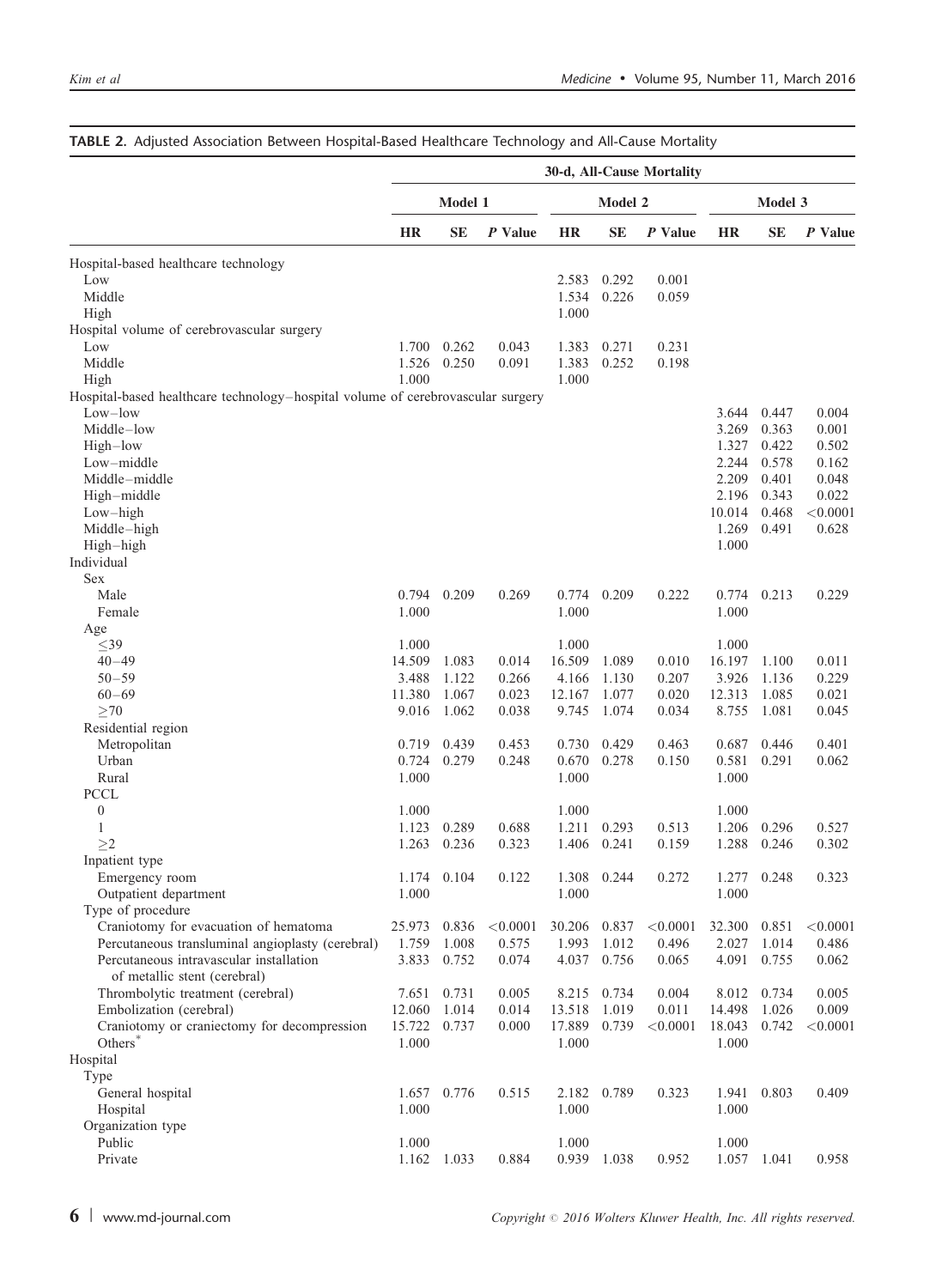# <span id="page-6-0"></span>TABLE 2. (Continued)

|              | 30-d, All-Cause Mortality |           |         |           |           |         |           |           |         |  |
|--------------|---------------------------|-----------|---------|-----------|-----------|---------|-----------|-----------|---------|--|
|              |                           | Model 1   |         |           | Model 2   |         |           | Model 3   |         |  |
|              | <b>HR</b>                 | <b>SE</b> | P Value | <b>HR</b> | <b>SE</b> | P Value | <b>HR</b> | <b>SE</b> | P Value |  |
| Region       |                           |           |         |           |           |         |           |           |         |  |
| Metropolitan | 0.602                     | 0.425     | 0.232   | 0.527     | 0.416     | 0.124   | 0.571     | 0.427     | 0.189   |  |
| Urban        | 1.551                     | 0.279     | 0.115   | 1.431     | 0.277     | 0.197   | 1.620     | 0.283     | 0.089   |  |
| Rural        | 1.000                     |           |         | 1.000     |           |         | 1.000     |           |         |  |
| <b>Beds</b>  |                           |           |         |           |           |         |           |           |         |  |
| $<$ 499      | 1.191                     | 0.561     | 0.755   | 1.057     | 0.566     | 0.921   | 1.048     | 0.576     | 0.935   |  |
| $500 - 699$  | 1.433                     | 0.419     | 0.390   | 1.405     | 0.419     | 0.417   | 1.395     | 0.428     | 0.436   |  |
| $700 - 899$  | 1.212                     | 0.331     | 0.561   | 1.236     | 0.328     | 0.518   | 1.284     | 0.341     | 0.464   |  |
| > 900        | 1.000                     |           |         | 1.000     |           |         | 1.000     |           |         |  |
| Doctors      |                           |           |         |           |           |         |           |           |         |  |
| < 99         | 0.505                     | 0.516     | 0.186   | 0.586     | 0.519     | 0.303   | 0.578     | 0.533     | 0.304   |  |
| $100 - 199$  | 0.542                     | 0.397     | 0.123   | 0.543     | 0.399     | 0.126   | 0.498     | 0.414     | 0.093   |  |
| $200 - 299$  | 0.939                     | 0.298     | 0.834   | 1.049     | 0.300     | 0.873   | 1.138     | 0.306     | 0.673   |  |
| >300         | 1.000                     |           |         | 1.000     |           |         | 1.000     |           |         |  |
| MRI          |                           |           |         |           |           |         |           |           |         |  |
| No           | 1.000                     |           |         | 1.000     |           |         | 1.000     |           |         |  |
| Yes          | 1.682                     | 0.882     | 0.556   | 1.905     | 0.888     | 0.468   | 1.793     | 0.893     | 0.513   |  |

 $HR =$  hazard ratio,  $MRI =$  magnetic resonance imaging,  $PCL =$  patient clinical complexity level,  $SE =$  standard error.<br>\* Operation of cerebral arteriovenous malformation, operation of skull base, carotid artery ligation, and e

rates at hospitals with low healthcare technology were higher than in those with high healthcare technology.

mortality rate in hospitals with low healthcare technology and high hospital volume (low–high) was the highest.

We also found that patients diagnosed with ischemic stroke treated in hospitals with low healthcare technology, regardless of the hospital volume of cerebrovascular surgical procedures, had the highest 30-day mortality rate, followed by patients diagnosed with ischemic stroke treated at middle healthcare technology hospitals. Patients diagnosed with ischemic stroke treated at high healthcare technology hospitals had the lowest 30-day mortality rate, regardless of the hospital volume of cerebrovascular surgical procedures; but the 30-day, all-cause

The results of our study provide very insightful scientific evidence into the association between hospital-based healthcare technology and 30-day mortality following complex surgical procedures. In this study, we addressed the notion that volume is a predictor of mortality by showing the independent effect of hospital-based healthcare technology, beyond hospital volume, on mortality.

Although hospital-based healthcare technology level provided a straightforward predictor for outcome, 1 argument



FIGURE 4. Adjusted association between hospital-based healthcare technology and all-cause mortality (Model 3).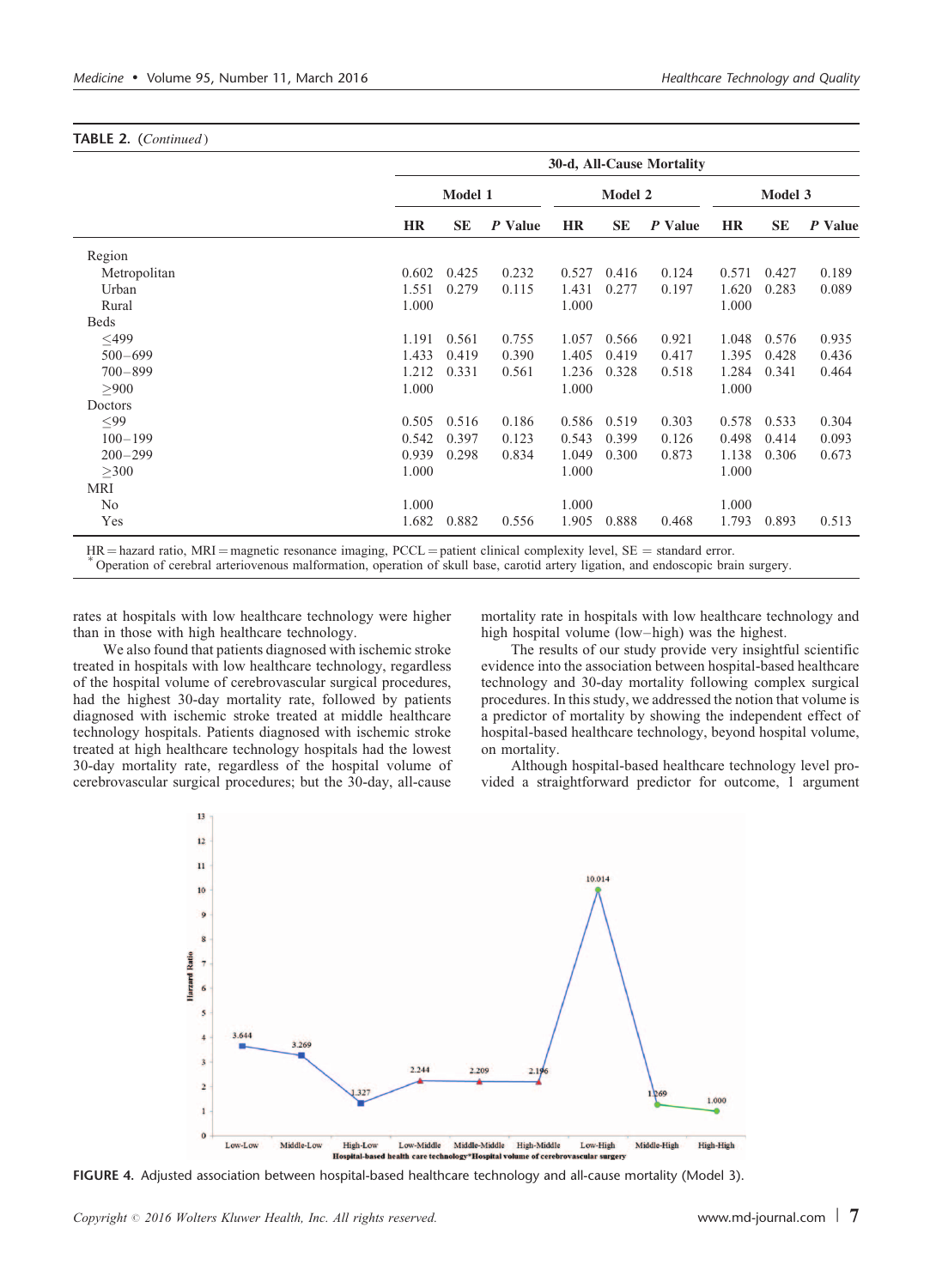|                                                                                 |         | 30-d All-Cause Mortality |         |           |           |         |           |           |          |  |  |
|---------------------------------------------------------------------------------|---------|--------------------------|---------|-----------|-----------|---------|-----------|-----------|----------|--|--|
|                                                                                 | Model 1 |                          |         |           | Model 2   |         | Model 3   |           |          |  |  |
|                                                                                 | HR      | <b>SE</b>                | P Value | <b>HR</b> | <b>SE</b> | P Value | <b>HR</b> | <b>SE</b> | P Value  |  |  |
| Hospital-based healthcare technology                                            |         |                          |         |           |           |         |           |           |          |  |  |
| Low                                                                             |         |                          |         | 2.289     | 0.368     | 0.024   |           |           |          |  |  |
| Middle                                                                          |         |                          |         | 1.479     | 0.264     | 0.139   |           |           |          |  |  |
| High                                                                            |         |                          |         | 1.000     |           |         |           |           |          |  |  |
| Hospital volume of cerebrovascular surgery                                      |         |                          |         |           |           |         |           |           |          |  |  |
| Low                                                                             | 2.188   | 0.325                    | 0.016   | 1.841     | 0.330     | 0.064   |           |           |          |  |  |
| Middle                                                                          | 1.971   | 0.320                    | 0.034   | 1.805     | 0.318     | 0.063   |           |           |          |  |  |
| High                                                                            | 1.000   |                          |         | 1.000     |           |         |           |           |          |  |  |
| Hospital-based healthcare technology-hospital volume of cerebrovascular surgery |         |                          |         |           |           |         |           |           |          |  |  |
| $Low-low$                                                                       |         |                          |         |           |           |         | 6.051     | 0.555     | 0.001    |  |  |
| Middle-low                                                                      |         |                          |         |           |           |         | 4.798     | 0.469     | 0.001    |  |  |
| High-low                                                                        |         |                          |         |           |           |         | 2.140     | 0.508     | 0.134    |  |  |
| Low-middle                                                                      |         |                          |         |           |           |         | 1.221     | 1.065     | 0.852    |  |  |
| Middle-middle                                                                   |         |                          |         |           |           |         | 3.354     | 0.493     | 0.014    |  |  |
| High-middle                                                                     |         |                          |         |           |           |         | 3.676     | 0.447     | 0.004    |  |  |
| $Low - high$                                                                    |         |                          |         |           |           |         | 12.424    | 0.606     | < 0.0001 |  |  |
| Middle-high                                                                     |         |                          |         |           |           |         | 1.668     | 0.546     | 0.348    |  |  |
| High-high                                                                       |         |                          |         |           |           |         | 1.000     |           |          |  |  |
| Adjusted for all variables.                                                     |         |                          |         |           |           |         |           |           |          |  |  |

<span id="page-7-0"></span>TABLE 3. Adjusted Association Between Hospital-Based Healthcare Technology and All-Cause Mortality in Ischemic Stroke Patients Admitted Through Emergency Room

 $HR =$  hazard ratio,  $SE =$  standard error.

against its use may be that hospital-based healthcare technology is simply a proxy for size or volume. In fact, hospital-based healthcare technology used for identifying these mechanisms was correlated with size or volume. As in a previous study,<sup>[13](#page-9-0)</sup> our study showed that approximately 40% of the 539 hospitals in the highest healthcare technology quintile were medium- or smaller-sized hospitals; however, our results were far from identical

to those in the other study.<sup>[13](#page-9-0)</sup> In addition, the hospital volume-to-outcomes relationship remains controversial.<sup>[14,15](#page-9-0)</sup> Luft et al<sup>16</sup> examined 2 hypotheses in their study. The first ''selective referral'' hypothesis indicates possible reverse causality in the volume–outcome relationship: physicians and hospitals with improved patient outcomes attract higher volumes of patients. The second ''practice-makes-perfect'' hypothesis is



FIGURE 5. Adjusted association between hospital-based healthcare technology and all-cause mortality in ischemic stroke patients admitted through emergency room (Model 3).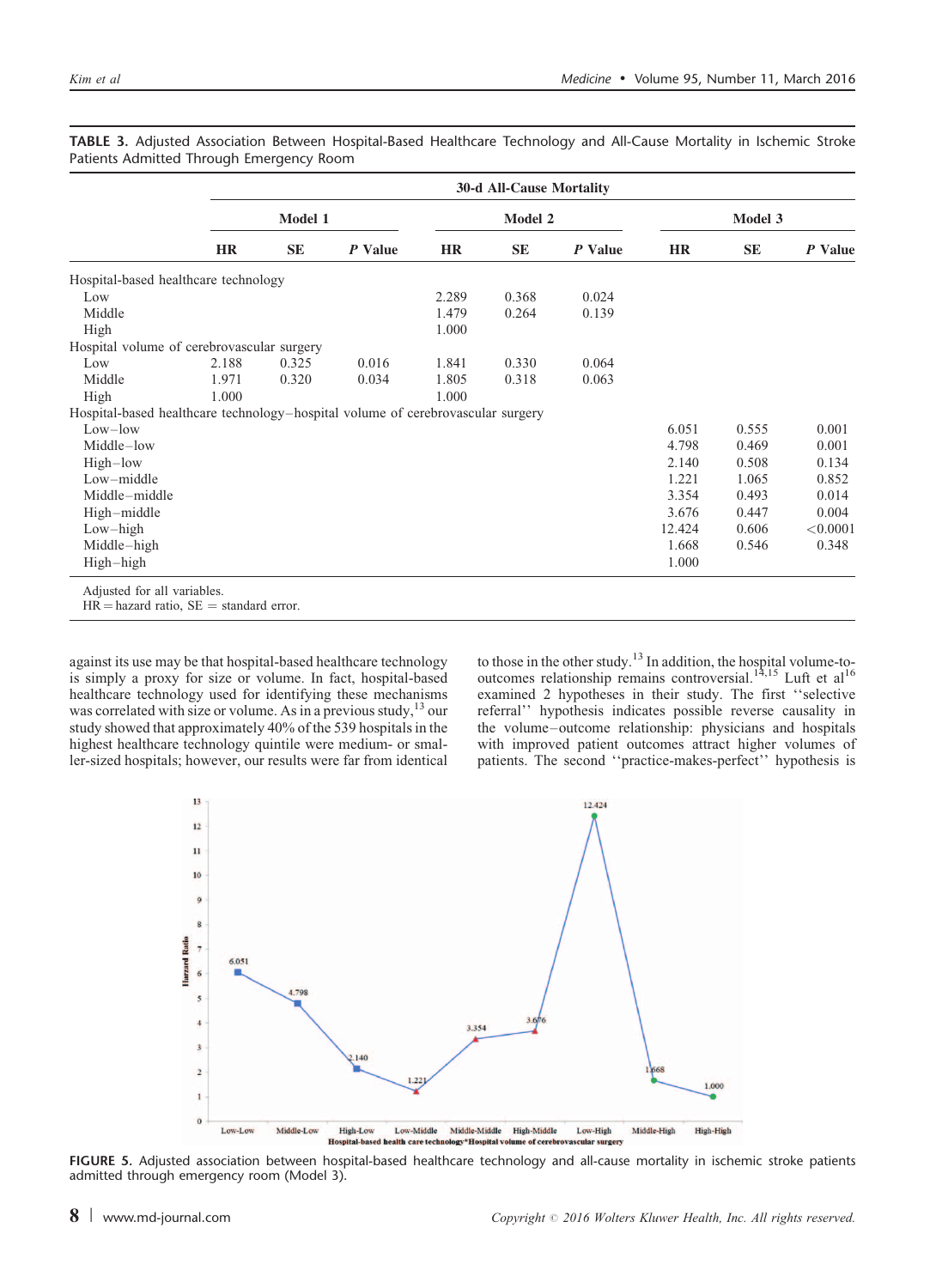<span id="page-8-0"></span>based on the mechanism of ''learning by doing,'' by which providers achieve improved patient outcomes as a result of increased expertise resulting from the increased volume. How-ever, Huesch<sup>[17](#page-9-0)</sup> and Tsai et al<sup>18</sup> concluded that learning and selective referral effects played no significant role in the volume–outcome relationship. That is, volume alone does not result in improved patient outcomes.[19,20](#page-9-0) In addition, it remains unclear whether volume always leads to improved clinical judgment, better patient selection, or reduced technical errors. Thus, there is considerable consensus that volume is an imperfect correlate of healthcare quality given that availability of new technologies and better management of health resources, multidisciplinary discussions, etc., have improved considerably.

It is also clear that, as hospitals or surgeons perform cerebrovascular surgical procedures with high levels of healthcare technology, they can reduce their patients' mortality rates. It is also possible that these high levels of healthcare technologies may relate to the well selected teams of healthcare providers with advanced training programs, including nursing staff who are brought together by specialty-trained surgeons. These highly trained providers can implement standardized clinical pathways, protocols, and appropriate mechanisms to provide proper treatment that might improve the safety of cerebrovascular surgical procedures.

Therefore, although a hospital volume–mortality relationship in cerebrovascular surgical procedures existed in our study as in previous studies,  $2^{1-26}$  this study serves as a reminder that hospital-based healthcare technology is an important explanatory predictor underlying the relationship between hospital volume and mortality. Thus, further research is necessary to identify the key processes of quality of care in hospitals performing cerebrovascular surgical procedures that impact mortality. Such processes may include availability of sophisticated services and quality improvement program such as clinical pathways and protocols.

In addition, although high surgical techniques, and care processes are essential for improving the care and outcomes of surgical patients, the cost for developing and utilizing new<br>medical technologies is high.<sup>[27](#page-9-0)</sup> Actually, the United States spent 2.9 trillion dollars on health care in  $2013<sup>27</sup>$  $2013<sup>27</sup>$  $2013<sup>27</sup>$  This figure continues to rise and has been a significant economic burden with legislative efforts aimed at flattening the cost curve. However, this is not necessarily bad as long as the new technologies result in clear outcome improvements. In addition, health outcomes/the costs defined as value<sup>[28](#page-9-0)</sup> are difficult to actually measure when applied to surgical care and technologies in healthcare domains due to the fact that its elements are dynamic. Improved outcomes associated with changes in cost of technology driven by competition and changes in market share alter the equation over time.[29](#page-9-0) Therefore, further study will also be essential in identifying the clinical domains in which healthcare technology is most beneficial, as well as investigating if there is a relationship between healthcare technology and cost of care.

Our study has a number of strengths and limitations. The participants in the survey are representative of the overall South Korean cerebrovascular inpatient population. Our large and longitudinal cohort sample size allowed the results to be generalized to the adult South Korean population. Nevertheless, several limitations that may have affected our results need to be considered in the interpretation of our findings. First, when we selected participants for our study, both ICD coding and cerebrovascular surgical patient characteristics were considered. However, because the categorization of hospitalbased healthcare technology relied on ICD coding of principal diagnosis, it is difficult to validate individual ICD codes. Our data are from a deidentified database, making it susceptible to errors related to coding. Second, as this is a large and longitudinal nationwide sample, there may be significant heterogeneity in the care provided both in the field and at receiving hospitals. Thus, we cannot comment on which aspects of patient care most affected survival. Third, although unmeasured hospital characteristics, such as the availability and quality of protocols used, may contribute to outcomes, we could not analyze the contribution of these hospital characteristics because of the limited information in the claims database. Finally, in this study, although specialty hospitals dedicated to a narrow range of procedures, but may in fact be institutions with high healthcare technology, we could not excluded specialty hospitals due to lack of information. Nevertheless, although this limits the generalizability of our study, the majority of participants still take place in general hospitals.

## **CONCLUSION**

This study provides scientific evidence suggesting that hospital-based healthcare technology is the most important variable underlying the relationship between hospital volume and mortality. Volume alone is an imperfect correlate for quality. Higher levels of hospital-based healthcare technology have a strong association, independent of hospital volume, with decreased mortality. Therefore, further research to identify the key components of technology that affect mortality is warranted because the evidence in this area is lacking.

## ACKNOWLEDGMENT

The authors thank KB Yoo, for his intellectual support in the early of this study.

#### REFERENCES

- 1. Prager RL, Armenti FR, Bassett JS, et al. Cardiac surgeons and the quality movement: the Michigan experience. Semin Thorac Cardiovasc Surg. 2009;21:20-27.
- 2. Tchoe SLB. The possibility of expanding pay-for-performance program as a provider payment system. Health Policy Manage. 2013;23:3–18.
- 3. Schrag D, Cramer LD, Bach PB, et al. Influence of hospital procedure volume on outcomes following surgery for colon cancer. JAMA. 2000;284:3028–3035.
- 4. Harmon JW, Tang DG, Gordon TA, et al. Hospital volume can serve as a surrogate for surgeon volume for achieving excellent outcomes in colorectal resection. Ann Surg. 1999;230:404–411.
- 5. Birkmeyer JD, Siewers AE, Finlayson EV, et al. Hospital volume and surgical mortality in the United States. N Engl J Med. 2002;346:1128–1137.
- 6. Baker GR, MacIntosh-Murray A, Porcellato C, et al. High Performing Healthcare Systems: Delivering Quality by Design Toronto: Longwoods Publishing Corporation; 2008.
- 7. Hartz AJ, Krakauer H, Kuhn EM, et al. Hospital characteristics and mortality rates. N Engl J Med. 1989;321:1720–1725.
- 8. Hornik CP, He X, Jacobs JP, et al. Relative impact of surgeon and center volume on early mortality after the Norwood operation. Ann Thorac Surg. 2012;93:1992–1997.
- 9. Srinivasan C, Sachdeva R, Morrow WR, et al. Standardized management improves outcomes after the Norwood procedure. Congenit Heart Dis. 2009;4:329–337.